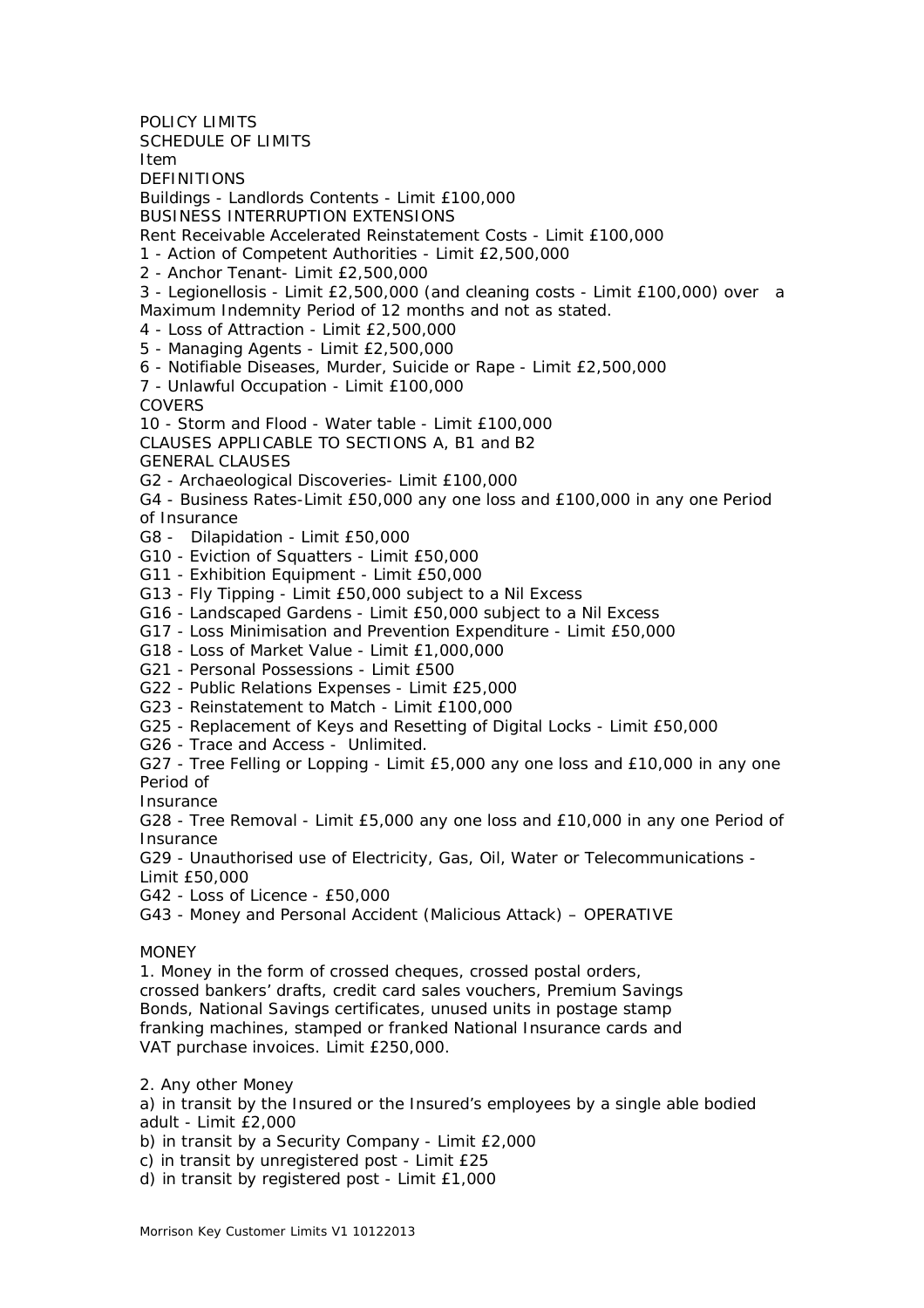e) in a bank night safe - Limit £2,000

f) in the Insured's premises during Business hours - Limit £2,000

- g) in the Insured's premises outside Business hours
	- i) in a locked safe or strong room Limit £2,000
	- ii) not in a locked safe or strong room Limit £250

h) in car park payment machines – Limit £1,000

i) in the private residence of the Insured or an authorised employee - Limit £250

k) in any amusement or vending machine - Limit £250

l) elsewhere - £Nil

## PERSONAL ACCIDENT (MALICIOUS ATTACK)

Table of benefits

If Bodily Injury shall be the sole and immediate cause of:

1 Death - Benefit £10,000

2 Loss of Limb(s) and/or Loss of Eye(s) - Benefit £10,000

3 Permanent total inability to attend to any occupation or business - Benefit £10,000

4 Temporary total inability to attend to Usual Occupation or business - Benefit The assured's normal weekly wage or salary not exceeding £100 per week.

G44 - Munitions of War - NOT OPERATIVE

G45 - Frustrated Legal Costs – Limit £50,000

G46 - Further Investigation Expenses – Limit £250,000

G47 - Managing Agents Fees – Limit £5,000 in any one Period of Insurance

G48 – Removal of Nests – Limit £5,000

ADAPTATION CLAUSES

A1 - Energy Performance and Sustainable Buildings - Limit £750,000 A3

- A) Storm and Flood - Resilience - NOT OPERATIVE

- B) Storm and Flood - Protection - NOT OPERATIVE

- C) Incombustible Reinstatement - NOT OPERATIVE

## CONTINGENT COVER CLAUSES

C2 - Bailor's Goods - Limit £75,000

C3 - Diminution in Value - Limit £250,000

C4 - Other Premises - Limit £10,000

C5 - Privity of Contract - Limit £10,000,000

C6 - Temporary Removal - Limit £1,000,000

C8 - Automatic cover from Exchange - Limit £10,000,000

C9 - Capital Additions - £10,000,000

C10 - Failure of Third Party Insurances - Limit £10,000,000

C11 - Inadvertent Omission to Insure - Limit £10,000,000

C12 - Newly Acquired Buildings - Limit £10,000,000

CONTRACT WORKS CLAUSES

CW1 - Contract All Risks - Limit £1,000,000.

CW2 - Contractors' Interest - Limit £500,000

INTERESTED PARTY CLAUSES

I7 - Cancellation - Lender's Interest - NOT OPERATIVE

I8 - Composite Insured (Non Vitiation) - NOT OPERATIVE

I9 - First Loss Payee - NOT OPERATIVE

I10 - Managing Agents - OPERATIVE

LEGAL CONTINGENCIES CLAUSE

L1 - Legal Contingencies - Limit £150,000

RESIDENTIAL BUILDINGS CLAUSES

R1 - Alternative Accommodation and Loss of Rent - Limit 30%

EXCLUSIONS APPLICABLE TO SECTIONS A, B1 and B2

3 - Land - Limit £50,000